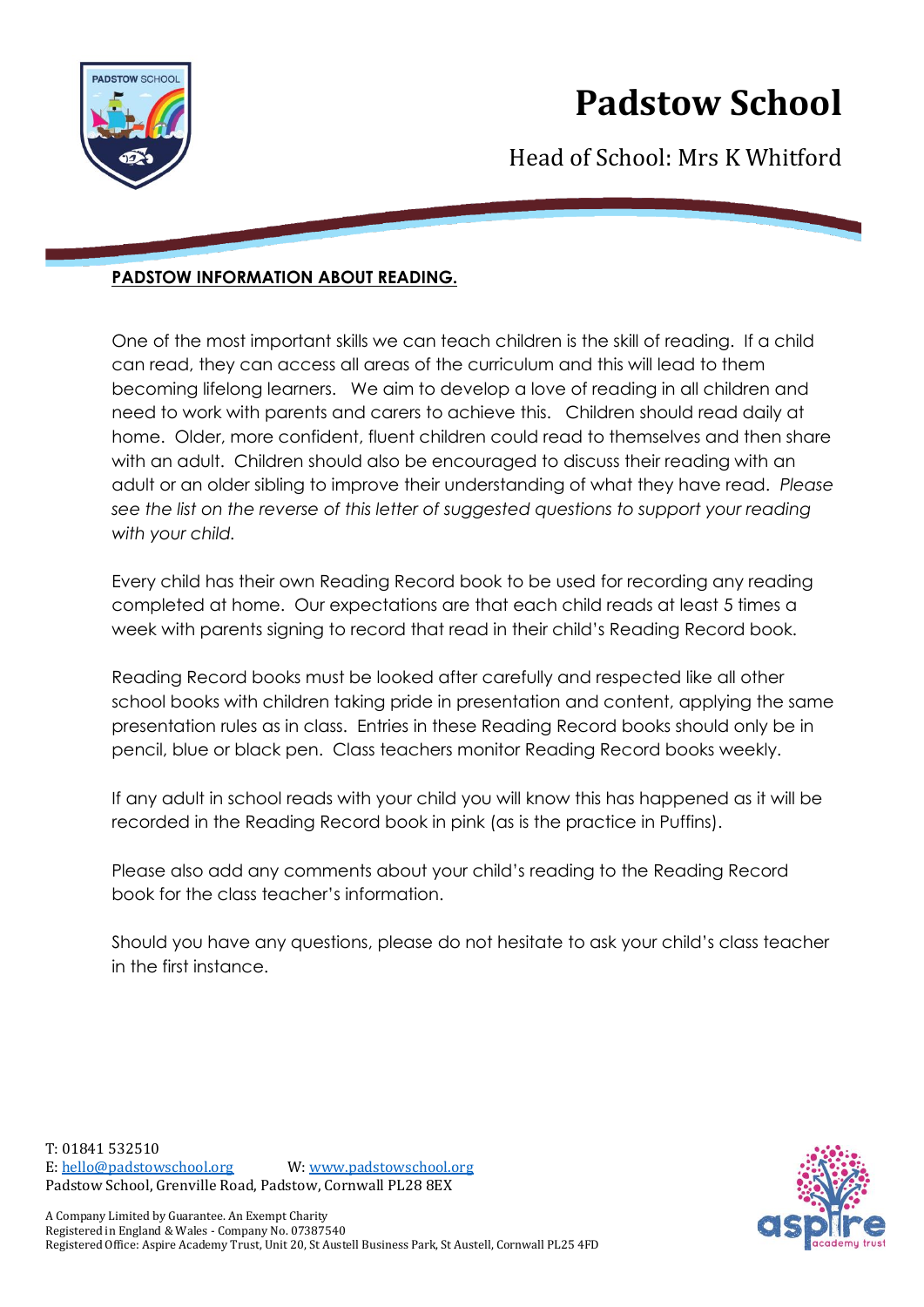

# **Padstow School**

Head of School: Mrs K Whitford

#### **Comprehension:**

A key part of reading is comprehension. If a child decodes fluently, but does not fully understand the story or text, then they struggle to enjoy or appreciate books. It is therefore essential that children have opportunity to discuss what they are reading.

One of the more crucial parts of reading is being able to conclude and infer ideas. Open ended questioning such as; 'Why do you think that happened?' or 'What makes you think that?' will help with this. Asking children to tell you why or show you clues in the text or pictures can improve their inference skills dramatically.

There is a list of potential questions below that could be used in a discussion with your child about a book. This is not a complete list but should hopefully give some starting points for any discussion that will help children to unpick and fully understand what they are reading.

### **Sample questions that you could use for book talk:**

- Why did you choose this book? What made you want to read it?
- Did you know you anything about this book before you started reading it? What do you think about it now you have read some? Is it how you imagined it would be? Why/why not? Is it as good as you thought it would be?
- Can you tell me what's happened so far (fiction)?
- What has been the most exciting part? Why?
- Can you tell me what this book is about (non-fiction)? What facts have you learned?
- What can you do if you can't read a word?
- What can you do if you can read a word, but you don't know what it means?
- Have you come across this word before?
- How did you know how to say it?
- Are there any clues in the word?
- Does it look like other words you know?
- Can you work out what that word means? How can you use the rest of the sentence, page or pictures to help you?
- What other word could the author have used that means the same sort of thing?
- Can you tell me what has happened in this chapter/on this page?
- Why do you think *X* (a character) did that?

T: 01841 532510 E: [hello@padstowschool.org](mailto:hello@padstowschool.org) W[: www.padstowschool.org](http://www.padstowschool.org/) Padstow School, Grenville Road, Padstow, Cornwall PL28 8EX